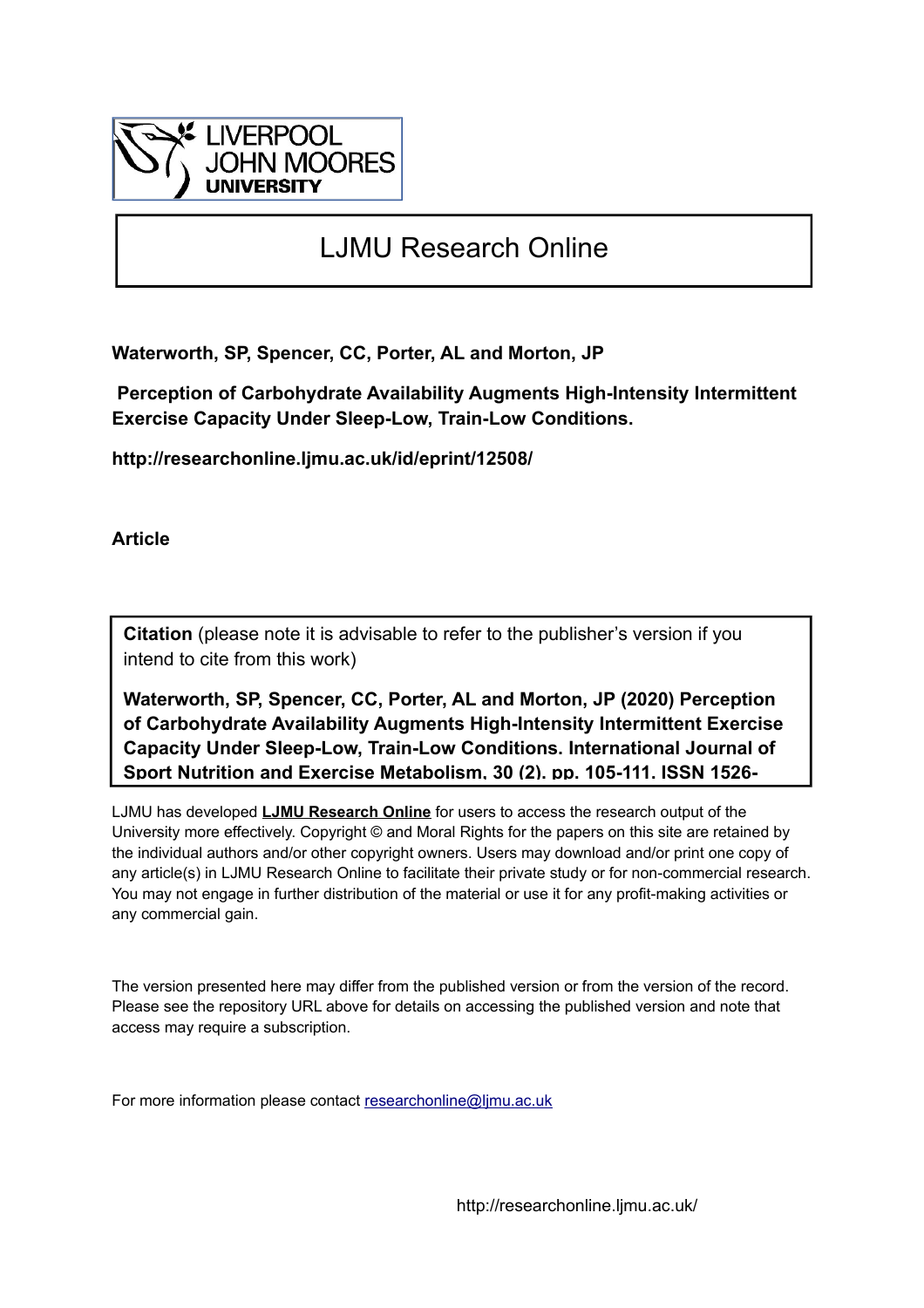| $\mathbf{1}$     |                                                                                                                                   |
|------------------|-----------------------------------------------------------------------------------------------------------------------------------|
| $\overline{2}$   |                                                                                                                                   |
| 3                |                                                                                                                                   |
| $\overline{4}$   | Perception of carbohydrate availability augments high-intensity intermittent                                                      |
|                  | exercise capacity under sleep-low train low conditions                                                                            |
| 5                |                                                                                                                                   |
| 6                |                                                                                                                                   |
| $\boldsymbol{7}$ |                                                                                                                                   |
| $\, 8$<br>9      |                                                                                                                                   |
|                  |                                                                                                                                   |
| 10<br>11         | Sally P. Waterworth <sup>1</sup> , Connor C. Spencer <sup>2</sup> , Aaron L. Porter <sup>2</sup> and James P. Morton <sup>2</sup> |
| 12               |                                                                                                                                   |
| 13               | <sup>1</sup> School of Sport, Rehabilitation and Exercise Sciences                                                                |
| 14               | University of Essex                                                                                                               |
| 15               | Wivenhoe Park                                                                                                                     |
| 16               | Colchester                                                                                                                        |
| 17               | CO <sub>4</sub> 3SQ                                                                                                               |
| 18               | <b>UK</b>                                                                                                                         |
| 19               |                                                                                                                                   |
| 20               |                                                                                                                                   |
| 21               | <sup>2</sup> Research Institute for Sport and Exercise Sciences                                                                   |
| 22               | Liverpool John Moores University                                                                                                  |
| 23               | Tom Reilly Building                                                                                                               |
| 24               | <b>Byrom St. Campus</b>                                                                                                           |
| 25               | Liverpool                                                                                                                         |
| 26               | L3 3AF                                                                                                                            |
| 27               | <b>UK</b>                                                                                                                         |
| 28               |                                                                                                                                   |
| 29               | <b>Running title:</b> Perception of CHO and train-low                                                                             |
| 30               |                                                                                                                                   |
| 31               |                                                                                                                                   |
| 32               | <b>Address for correspondence:</b>                                                                                                |
| 33               | Professor James Morton                                                                                                            |
| 34               | Research Institute for Sport and Exercise Sciences                                                                                |
| 35               | Liverpool John Moores University                                                                                                  |
| 36               | Tom Reilly Building                                                                                                               |
| 37               | <b>Byrom St. Campus</b>                                                                                                           |
| 38               | Liverpool                                                                                                                         |
| 39               | L3 3AF                                                                                                                            |
| 40               | <b>UK</b>                                                                                                                         |
| 41               | Email: J.P.Morton@ljmu.ac.uk                                                                                                      |
| 42               |                                                                                                                                   |
| 43               |                                                                                                                                   |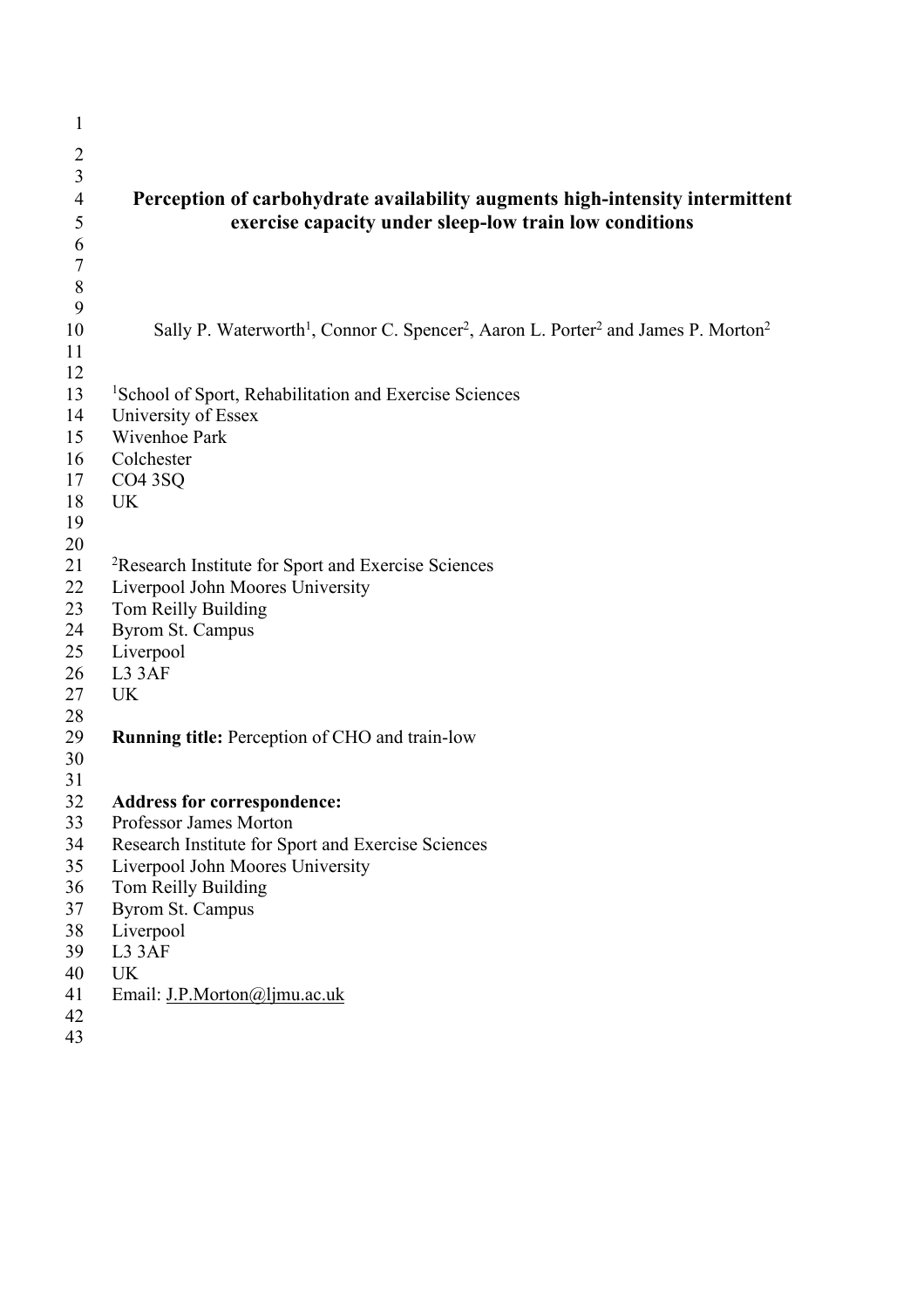- **Abstract**
- 

 We tested the hypothesis that perception of carbohydrate (CHO) availability augments exercise capacity in conditions of reduced CHO availability. Nine males completed a sleep- low train-model comprising evening glycogen depleting cycling followed by an exhaustive cycling protocol the next morning in the fasted state (30 minutes steady-state, SS, at 95% lactate threshold followed by 1-min intervals at 80% peak power output until exhaustion). After the evening depletion protocol and prior to sleeping, subjects consumed 1) a known 52 CHO intake of 6 g.kg<sup>-1</sup> body mass (TRAIN HIGH), 2) a perceived comparable CHO intake 53 but 0 g.kg<sup>-1</sup> body mass (PERCEPTION) or a known train-low condition of 0 g.kg<sup>-1</sup> body mass (TRAIN LOW). The TRAIN HIGH and PERCEPTION trials were conducted double blind. During SS, average blood glucose and CHO oxidation were significantly higher in 56 TRAIN HIGH  $(4.01 \pm 0.56 \text{ mmol}$ . L<sup>-1</sup>; 2.17  $\pm$  0.70 g.min<sup>-1</sup>) versus both PERCEPTION (3.30  $\pm$  0.57 mmol.L<sup>-1</sup>; 1.69  $\pm$  0.64 g.min<sup>-1</sup>, P<0.05) and TRAIN LOW (3.41  $\pm$  0.74 mmol.L<sup>-1</sup>; 1.61  $58 + 0.59$  g.min<sup>-1</sup>, P<0.05). Exercise capacity was significantly different between all pairwise 59 comparisons (P<0.05) where TRAIN LOW (8  $\pm$  8 min) < PERCEPTION (12  $\pm$  6 min) < 60 TRAIN HIGH (22  $\pm$  9 min). Data demonstrate that perception of CHO availability augments high-intensity intermittent exercise capacity under sleep-low, train-low conditions though perception does not restore exercise capacity to that of CHO consumption. Such data have methodological implications for future research designs and may also have practical applications for athletes who deliberately practice elements of training in CHO restricted states.

- 
- 

**Keywords:** placebo, carbohydrate, train-low, capacity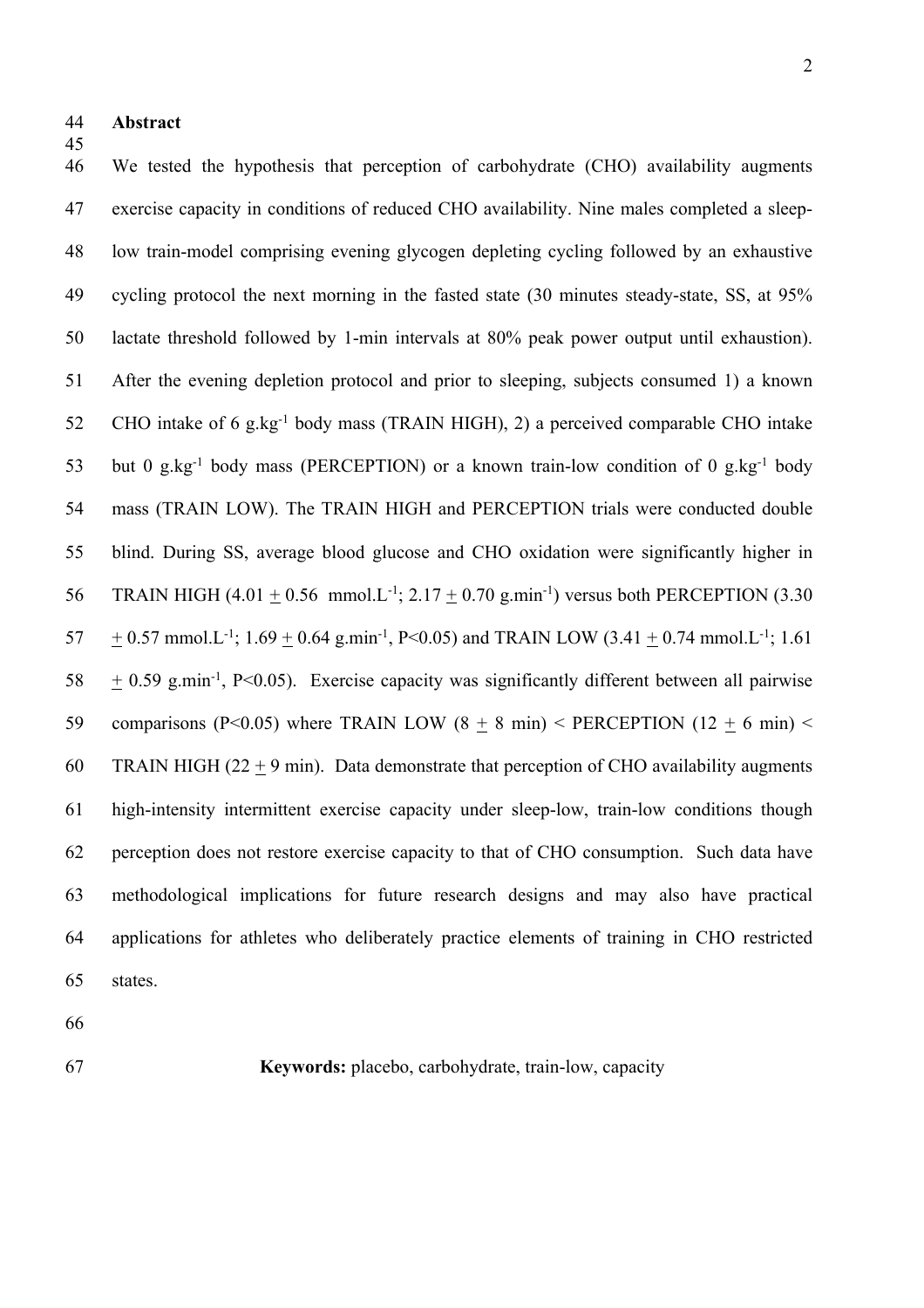#### **Introduction**

 In addition to its well-documented role as an energy source, it is now recognised that the glycogen granule exerts regulatory roles in modulating skeletal muscle cell signalling and transcriptional responses to acute exercise sessions (Bartlett et al., 2015; Hearris et al., 2018). Accordingly, deliberately commencing and/or recovering from training sessions with reduced CHO availability (the so-called train-low paradigm) increases markers of mitochondrial biogenesis (Hansen et al., 2005; Yeo et al., 2008; Morton et al., 2009) and both whole body and intramuscular lipid oxidation (Yeo et al., 2008; Hulston et al., 2010). In some instances, both exercise capacity (Hansen et al., 2005) and exercise performance (Cochran et al., 2015; Marquet et al., 2016a,b) have also been augmented with short-term (i.e. 3-10 weeks) train- low approaches though it is acknowledged that this is not a consistent finding amongst chronic training studies. On this basis, it has therefore been suggested that CHO should be adjusted day-by-day and meal-by-meal in accordance with the goals of both maximising training quality (i.e. ability to sustain the desired workload) and skeletal muscle adaptations (Impey et al., 2018).

 Whilst there are multiple research designs used to practically achieve train-low conditions (i.e. twice per day training protocols, fasted training and or withholding CHO in the recovery period from acute exercise), the 'sleep-low, train-low' model has emerged as a 86 particularly potent strategy for which to prolong the period of CHO restriction (Bartlett et al., 2013; Lane et al., 2015). In this approach, participants perform an evening training session, restrict CHO during overnight recovery, and then complete a fasted training session on the following morning. The accumulative time with reduced muscle glycogen could therefore extend to 12–14 h depending on the timing and duration of the training sessions and sleep 91 period. When performed chronically, Marquet et al. (2016a,b) observed that 1–3 weeks of sleep-low training in elite triathletes and cyclists improves cycling efficiency (3.1%), 20 km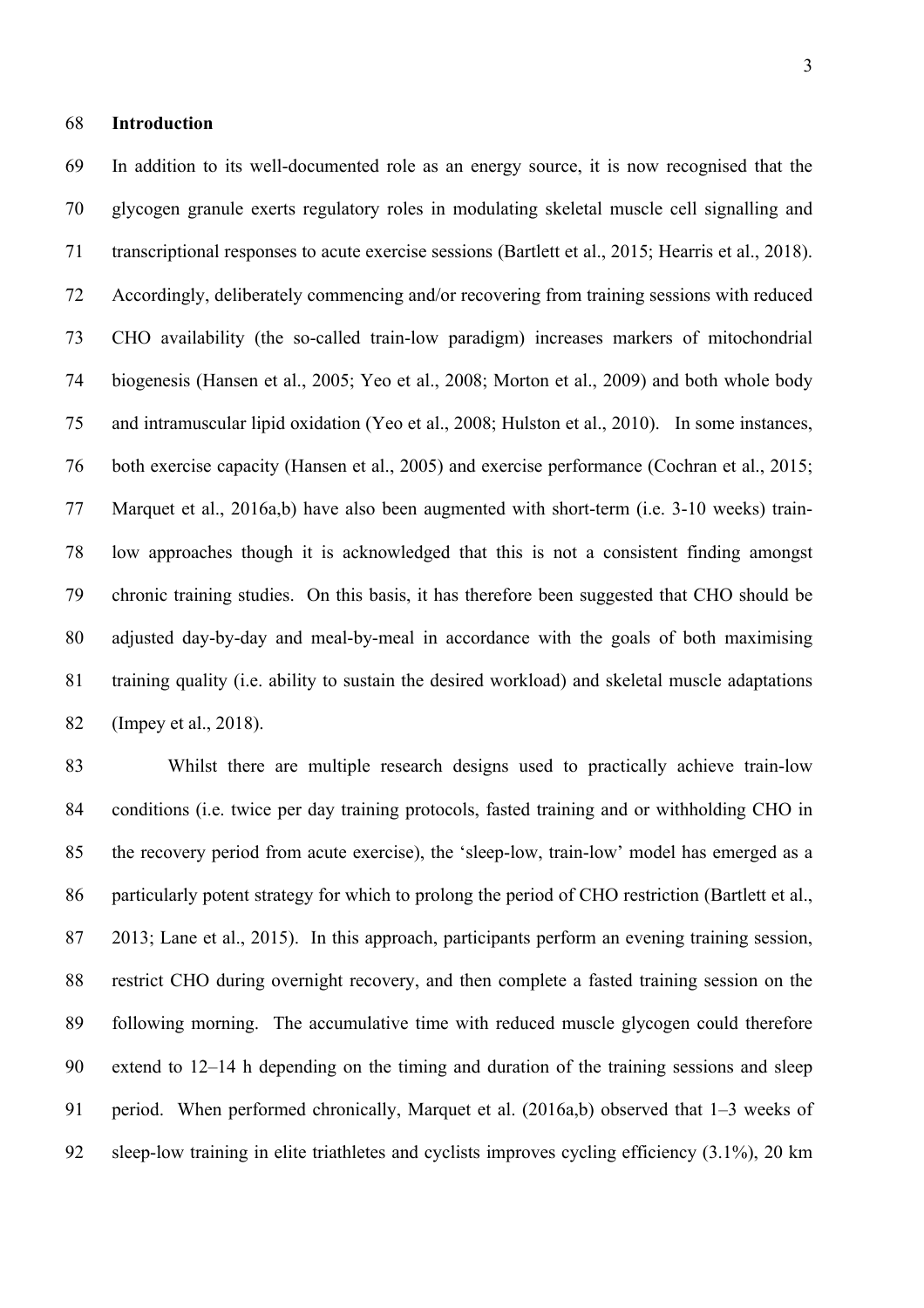cycling time-trial performance (3.2%) and 10 km running performance (2.9%) compared with traditional train-high approaches.

 Despite the aforementioned findings, an obvious limitation of the sleep-low, train-low model is that exercise capacity is likely to be significantly impaired during the morning training session. Indeed, we recently observed that stepwise reductions in pre-exercise 98 muscle glycogen concentration  $\sim 100$  mmol.kg<sup>-1</sup> dry wt (as achieved by the sleep low model) 99 impaired morning exercise capacity at 80% peak power output (PPO) by  $\sim$ 20 to 50% (Hearris et al., 2019). Nonetheless, we acknowledged that lack of blinding between conditions (subjects were aware of CHO availability given that whole foods were consumed) may have influenced subjects' perception of their ability of complete high-intensity workloads. Indeed, placebo effects of CHO availability have been reported in conditions of CHO feeding before (Mears et al., 2018) and during exercise (Clark et al., 2000). To the authors' knowledge, however, the potential placebo effect of CHO availability has not yet been examined under conditions where exercise is commenced with sub-optimal muscle glycogen concentration.

 With this in mind, the aim of the present study was to test the hypothesis that perception of CHO availability augments exercise capacity. To this end, we adopted a sleep- low, train-low model of CHO restriction where recreationally active males commenced an exhaustive morning training session under conditions corresponding to a known prior CHO 111 intake of 6 g.kg<sup>-1</sup> body mass (TRAIN-HIGH), a perceived comparable CHO intake (PERCEPTION) or a known train-low condition during which no CHO was consumed prior to sleeping (TRAIN-LOW). We specifically hypothesised that perception of CHO availability would improve morning exercise capacity compared to known train-low conditions but that perception would not restore exercise capacity to that of true train-high conditions.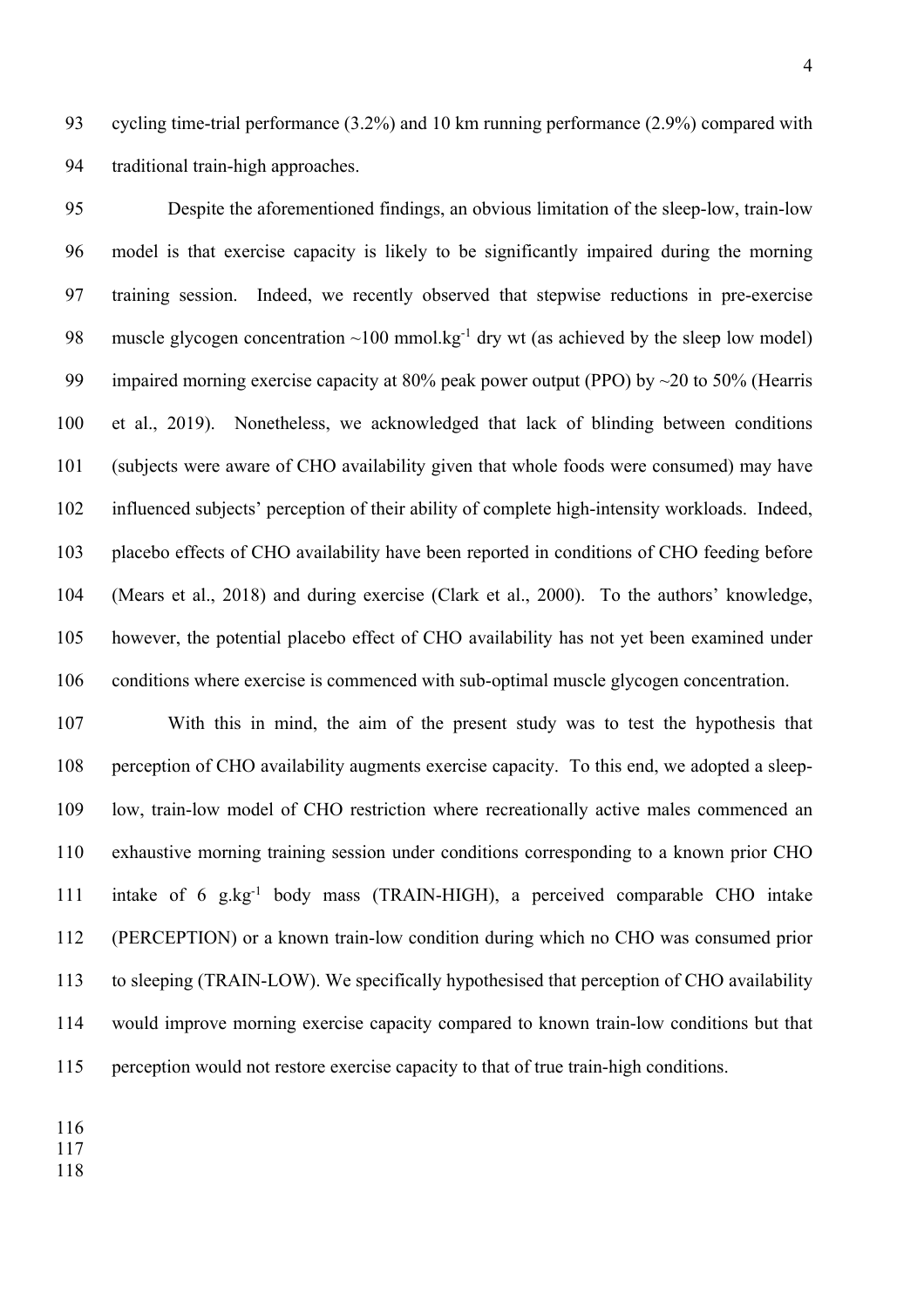*Subjects.* Nine recreationally active males who regularly engaged in exercise training (running, cycling, and intermittent sport) between 3-6 times per week volunteered to 123 participate in the study (mean  $\pm$  SD: age, 25  $\pm$  8 years; body mass, 71.6  $\pm$  8.5 kg; height, 1.78  $\pm$  0.06 m; VO<sub>2peak</sub>, 55.3  $\pm$  8.3 ml.kg<sup>-1</sup>.min<sup>-1</sup>; peak power output (PPO) 331  $\pm$  41 watts). All subjects gave written and informed consent after details of the study procedures were explained. No subject had a history of smoking, cardiovascular, or metabolically related disease and none were under pharmacological treatment during the study. All subjects refrained from strenuous exercise and alcohol for at least 24 h before each trial. The study was approved by the Ethics Committee of Liverpool John Moores University.

 *Experimental Design.* In a randomized, repeated measures design (and after appropriate baseline testing and familiarization), subjects performed three experimental trials consisting of a glycogen depleting protocol in the afternoon prior to the main experimental trial the subsequent morning. At the cessation of the glycogen depleting protocol, subjects consumed 134 1) a known CHO intake of 6 g.kg<sup>-1</sup> body mass (TRAIN-HIGH), 2) a perceived comparable 135 CHO intake but 0 g.kg<sup>-1</sup> body mass (PERCEPTION) or a known train-low condition of 0 136 g.kg<sup>-1</sup> body mass (TRAIN-LOW). The TRAIN HIGH and PERCEPTION trials were double blind where blinding of these two solutions were performed by the corresponding author who was not present for any of the exhaustive exercise sessions on Day 2 (with the exception of the familiarisation trials). The following morning subjects arrived at the laboratory in a fasted state where they then performed a steady-state (SS) (30 min at 95% of lactate threshold) cycling exercise protocol followed by a high-intensity intermittent (HIT) cycling protocol to exhaustion (1-min bouts at 80% PPO interspersed with 1-min bouts at 40% PPO). The primary outcome was exercise capacity during the HIT protocol. Respiratory gas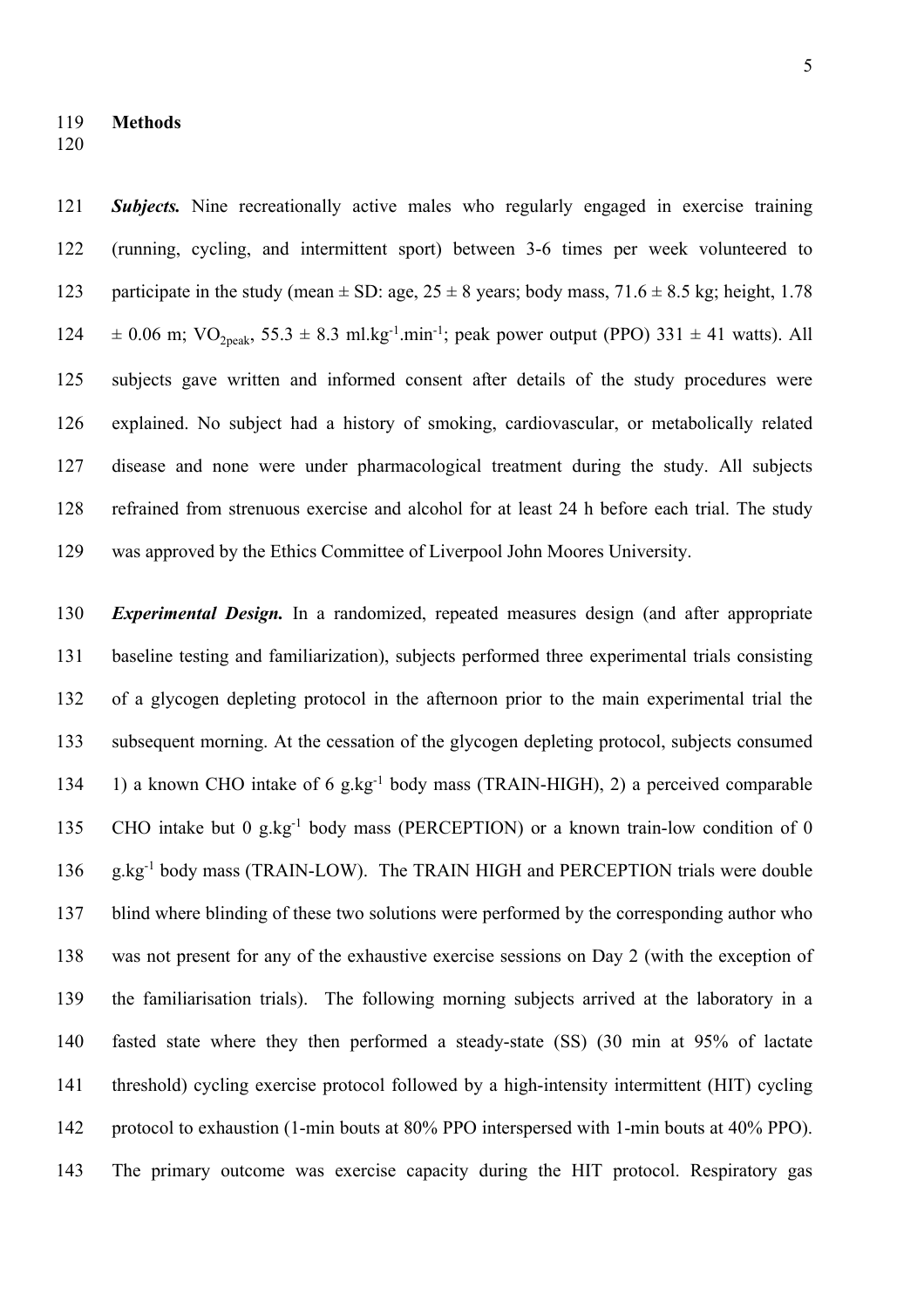exchange, heart rate (HR), rate of perceived exertion (RPE), and fingertip capillary blood samples were also obtained at regular intervals during the SS exercise protocol and immediately following HIT protocol to assess for physiological, metabolic, and perceptual responses to exercise. An overview of the experimental design is shown in Figure 1. The participants were informed that the aim of the study was to compare the effects of two CHO drinks (that differed in composition but not quantity of CHO) on overnight recovery and subsequent morning exercise capacity versus a known non-caloric sugar free drink. Upon completion of the study, all subjects performed an exit interview where they were informed they had been deceived in the PERCEPTION trial. Whilst no formal questionnaires were administered, no subject reported that the drinks tasted differently though 3 subjects did report they felt hungrier in the both the TRAIN LOW and PERCEPTION trials.

 *Assessment of lactate threshold, lactate turn point, VO2peak and peak power output.* At least 5-7 days prior to the familiarization (FAM) trial, subjects performed a submaximal incremental cycling protocol to determine lactate threshold (LT), lactate turn point (LTP), peak oxygen uptake (VO2peak) and peak power output (PPO) on an electronically braked cycling ergometer (Excalibur Sport; Lode, Groningen, The Netherlands). Following a 5 min warm up at 75 watts (W) at a self-selected cadence, the submaximal test commenced at 125 W with 25 W increase every 4 min. Twenty μl of fingertip capillary blood samples were collected in a Biosen capillary tube (EKF Diagnostics, Barleben, Germany) at the end of each 163 4 min stage. LT (defined as 1 mmol.  $L^{-1}$  above resting levels) and LTP (defined as the second inflection point on the lactate curve) were plotted live during the test using Biosen C-Line lactate analyzer (EKF Diagnostics, Barleben, Germany). Heart Rate (HR) (Polar, F10, Finland) was monitored continuously and recorded during the final 10 seconds of each stage, along with RPE (Borg, 1973). Respiratory gas exchange was recorded during the final two minutes of each stage using an online gas analysis system (CPX Ultima, Medgraphics,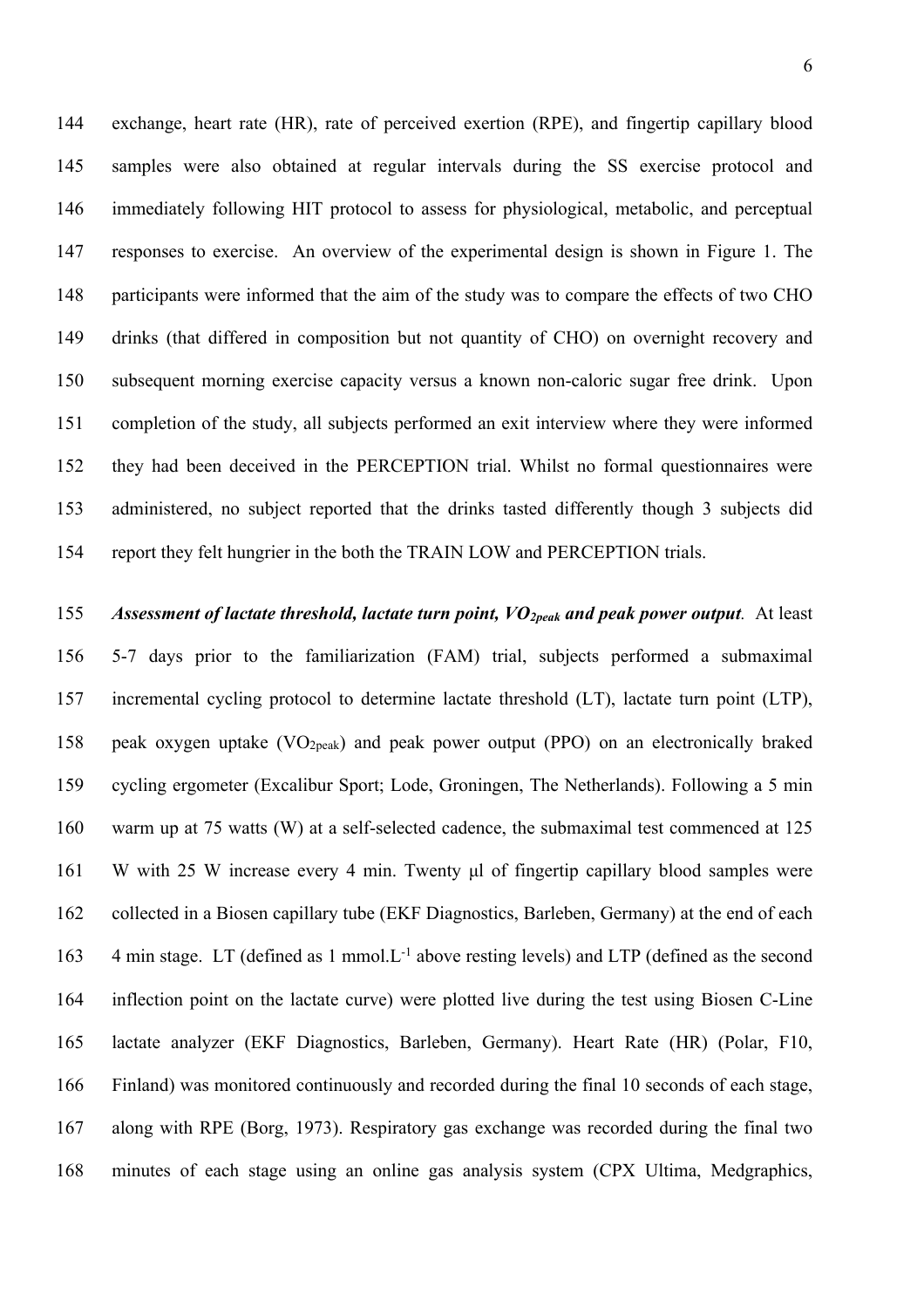Minnesota, USA). The submaximal test ended once LTP had been confirmed. Following a 5 170 min recovery period,  $VO<sub>2peak</sub>$  and PPO were assessed. The test to assess  $VO<sub>2peak</sub>$  and PPO commenced at 25 W below each subject's individual LT and consisted of 1-min stages with 172 25 W increments until volitional exhaustion. HR was monitored throughout the test.  $VO<sub>2peak</sub>$  referred to the peak value attained in any 10-second period during the last 60 seconds of data collection and was supported by verification by two or all the following end point criteria (1) 175 heart rate with 10 b.min<sup>-1</sup> of age predicted maximum, (2) RER  $> 1.1$  and (3) plateau of oxygen consumption despite increasing workload.

 *Day 1: Glycogen depletion protocol.* On the afternoon of Day 1, subjects arrived at the 178 laboratory  $(\sim 1500 \text{ h})$  to perform an intermittent bout of cycling to volitional fatigue. Subjects were asked to record and replicate their energy intake in the 24 h period prior to commencing the glycogen depletion protocol. Following a 5 min warm up at self-selected intensity, subjects cycled for 2 min at 90% PPO, immediately followed by 2 min at 50% PPO. Once subjects could no longer maintain > 60 rpm, the interval was decreased to 90 seconds, then to 1 min at 90% PPO. Subjects repeated this work to rest ratio at 80% PPO, 70% PPO, and 60% PPO and the exercise protocol was terminated once subjects could no longer maintain > 60 rpm at 60% PPO for 1 min. This protocol has been used previously in our laboratory (Bartlett et al., 2013; Taylor et al., 2013; Impey et al., 2016) and is a modification of that of Kuipers et al. (1987) that induces glycogen depletion in both type I and type II fibers. Immediately 188 following the cessation of glycogen depleting exercise  $(\sim 1700 \text{ h})$ , subjects consumed 30 g of whey protein isolate (Advanced Whey Isolate, Science in Sport, Nelson, UK) mixed with 250 ml water (in accordance with practical recommendations to promote recovery from endurance exercise) before adhering to one of three dietary protocols. In the TRAIN HIGH 192 trial, subjects consumed 1.2 g.kg<sup>-1</sup> maltodextrin (Cargill Dry Maltodextrin, UK) mixed with 500 ml water sugar free squash (Tesco, Hertfordshire, UK) per hour for 5 hours. In the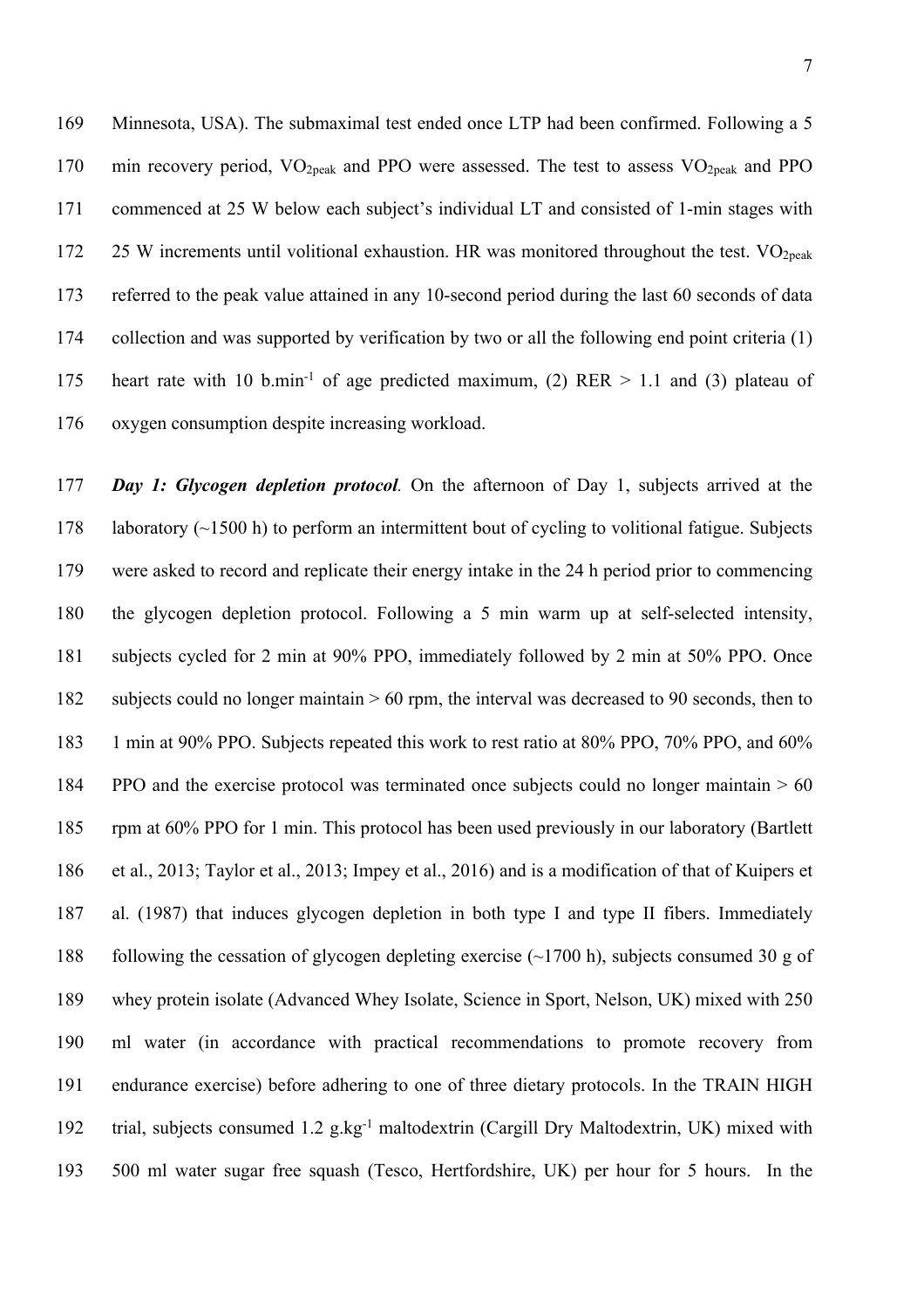PERCEPTION trial, subjects adhered to an identical feeding frequency and volume protocol but consumed a tasted match placebo solution where they were told contained an identical amount of CHO as that consumed (or to be consumed) in the TRAIN HIGH trial (sugar free squash, Tesco, Hertfordshire, UK). In the TRAIN LOW trial, subjects consumed the same placebo solution as the PERCEPTION trial but were told the solution contained no CHO. All drinks were administered in visually opaque bottles and 2.75 L of fluid was consumed over the 5-hour recovery period in each trial. Subjects remained in the laboratory to complete the first 3 h of the recovery protocol before returning to their homes to complete the last 2 h of recovery (subjects were provided with the additional 2 x 500 ml solutions to take home). Subjects also slept at their own home.

 *Day 2: Steady state (SS) and HIT exercise capacity test.* Subjects arrived at the laboratory between 0800 and 0830h the following morning after an overnight fast. Body mass (Seca, Hamburg, Germany), motivation to train (using a visual analogue scale, VAS, McCormack et al., 1988), resting blood lactate and blood glucose were initially measured. Subjects then then completed 30 min SS cycling at 95% of LT. Breath by breath gas analysis (CPX Ultima, Medgraphics, Minnesota, USA) was measured for 2 min during 8-10 min, 18-20 min, and 28- 30 min and substrate utilization was assessed according to Jeukendrup and Wallis (2005). Blood glucose and blood lactates samples were obtained at 15 min and 30 min. Measurements of HR (Polar, F10, Finland) and RPE (Borg, 1973) were recorded at 10 min intervals during the SS exercise. Following completion of SS exercise, subjects were provided with 3 min active recovery at 50 W and subsequently commenced the HIT exercise capacity test consisting of 1 min bouts at 80% PPO interspersed with 1 min bouts at 40% PPO until volitional exhaustion. A final capillary blood sample was collected at the termination of the HIT protocol.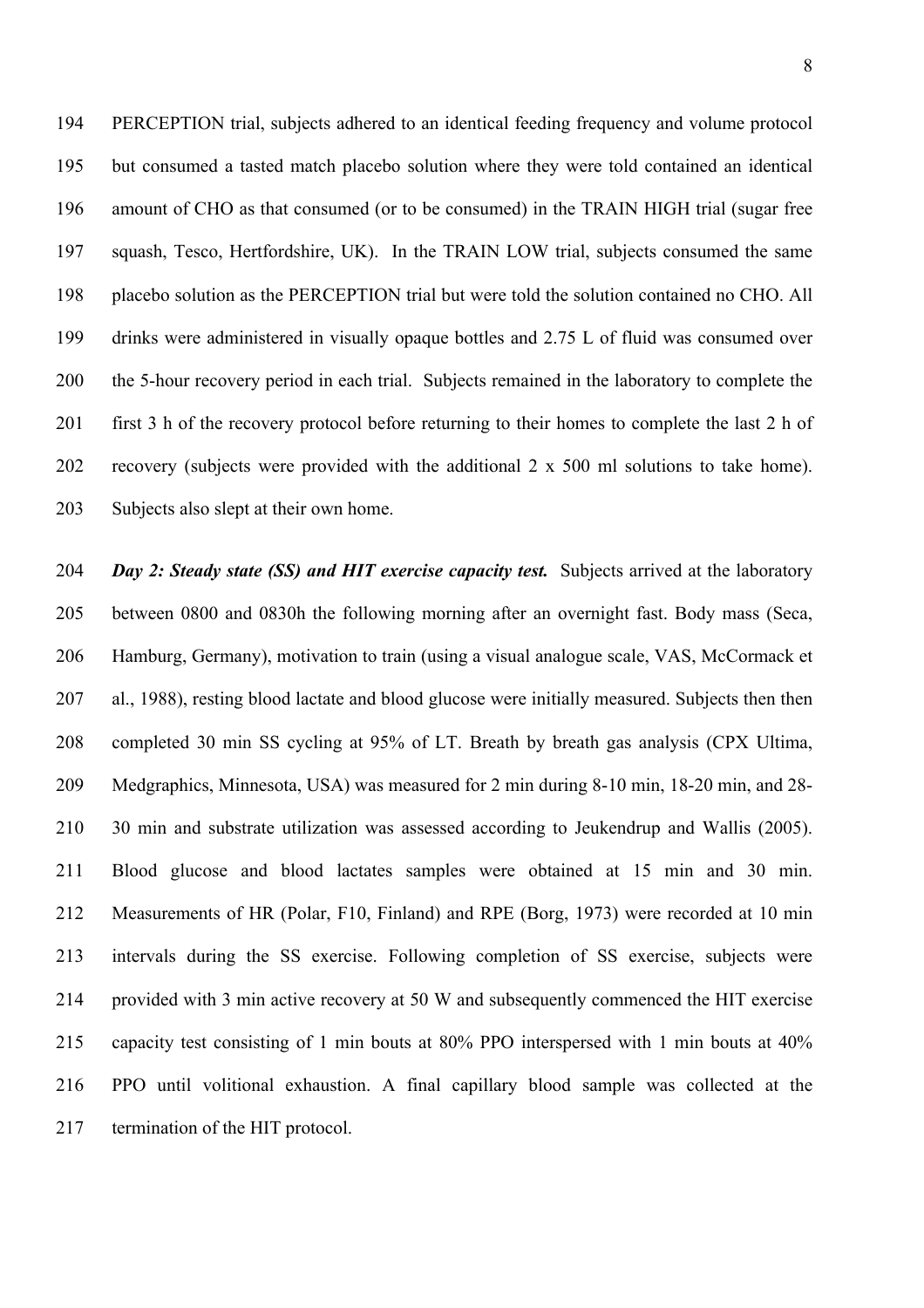*Familiarization.* Eight subjects completed the full experimental protocol described above while adhering to a water only (i.e. no flavoring) familiarization (FAM) condition at least 7 days prior to their first experimental trial (one of the nine subjects withdrew from familiarization after several minutes of the SS exercise protocol having reported feelings of muscle soreness). Upon completion of all three experimental trials, we compared each subject's exercise capacity during the FAM trial and the TRAIN LOW trial and observed no 224 significant difference, as evidenced by a *t*-test for paired samples (FAM =  $5 \pm 5$  min, PLA =  $7 \pm 6$  min, P=0.25).

 *Blood analyses.* Blood samples were obtained via finger prick capillary sampling using a 1.8 227 mm sterile safety-lancet (Sarstedt AG & Co, Nümbrecht, Germany) after sterilization using a pre-injection medical swab (Medlock Medical Ltd., Oldham). A 20μl blood sample was collected in a Biosen capillary tube (EKF Diagnostics, Barleben, Germany) and analyzed using Biosen C-Line for blood glucose and lactate concentrations (EKF Diagnostics, Barleben, Germany).

 *Statistical Analysis.* Data were analysed using one or two-way repeated measures general linear model (GLM) where the within factors were time and condition (TRAIN LOW, PERCEPTION and TRAIN HIGH). Where significant main effects were found, paired samples t-tests with Bonferroni adjustment for multiple comparisons were performed to identify differences. In relation to our primary outcome variable of exercise capacity, we also report uncertainty of outcomes as 95% confidence intervals (95% CI) and make probabilistic magnitude based-inferences about the true (large sample) values of outcomes by qualifying 239 the likelihood that the true effect represents a substantial change, according to (Batterham  $\&$ Hopkins, 2006). All data in text, tables and figures are expressed as means + SD with *P*<0.05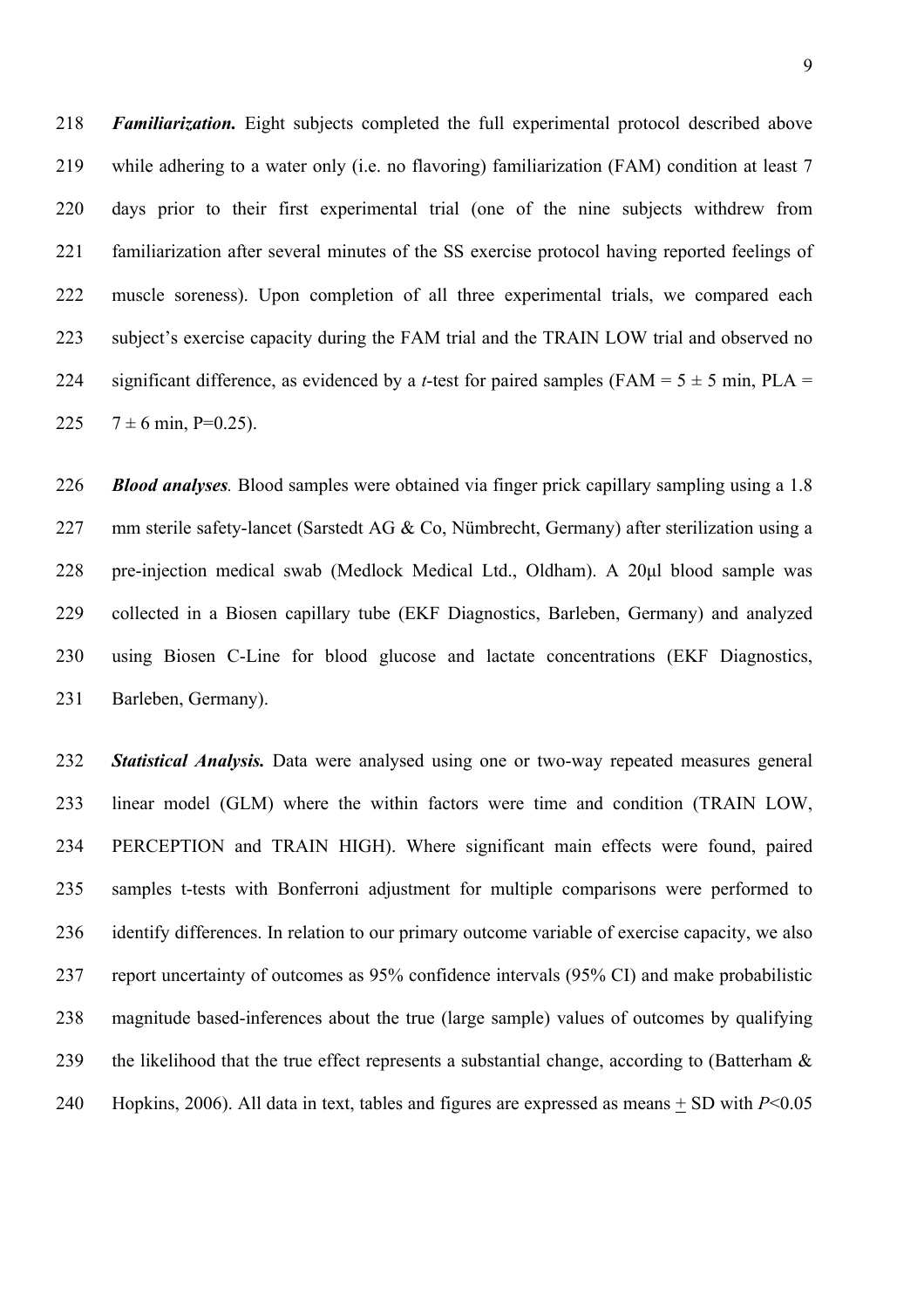indicating statistical significance. Statistical analyses were performed using Statistics Package for the Social Sciences (SPSS) for Windows (version 24, SPSS Inc, Chicago, IL).

**Results**

### *Glycogen depletion protocol*

246 There was no difference  $(P=0.71)$  in time to exhaustion during the glycogen depletion 247 protocol between the TRAIN HIGH (79  $\pm$  20 min), PERCEPTION (75  $\pm$  16 min) or TRAIN 248 LOW (79  $\pm$  22 min) trials.

## *Physiological and perceptual responses during SS exercise*

 There was no difference (*P*=0.258) in subjects' motivation to exercise prior to commencing 252 the SS protocol (TRAIN HIGH 6.7  $\pm$  2.7 cm; PERCEPTION 6.4  $\pm$  1.7 cm; TRAIN LOW 253 5.1  $\pm$  2.1 cm). Subjects' HR (*P*=0.006) and RPE (*P*<0.001) increased during SS though no difference was apparent between conditions (*P*=0.299 and 0.273 respectively, see Table 1). 

## *Metabolic responses during SS exercise and HIT capacity test*

 During SS, RER (*P*<0.001) and CHO oxidation rate (*P*<0.001) decreased while fat oxidation increased *(P*<0.001). Average CHO oxidation was higher throughout SS in TRAIN HIGH than both PERCEPTION (*P*=0.019) and TRAIN LOW (*P*= 0.012) while fat oxidation was lower (*P*=0.016 and 0.023 respectively). Blood glucose was higher throughout SS and HIT 261 in TRAIN HIGH than in PERCEPTION (P=0.002) and TRAIN LOW (P=0.021) and also 262 decreased during exercise (*P*<0.001). Blood lactate rose throughout SS and was significantly increased in TRAIN HIGH compared with both PERCEPTION (*P*=0.016) and TRAIN LOW (*P*= 0.023) after HIT (see Figure 2).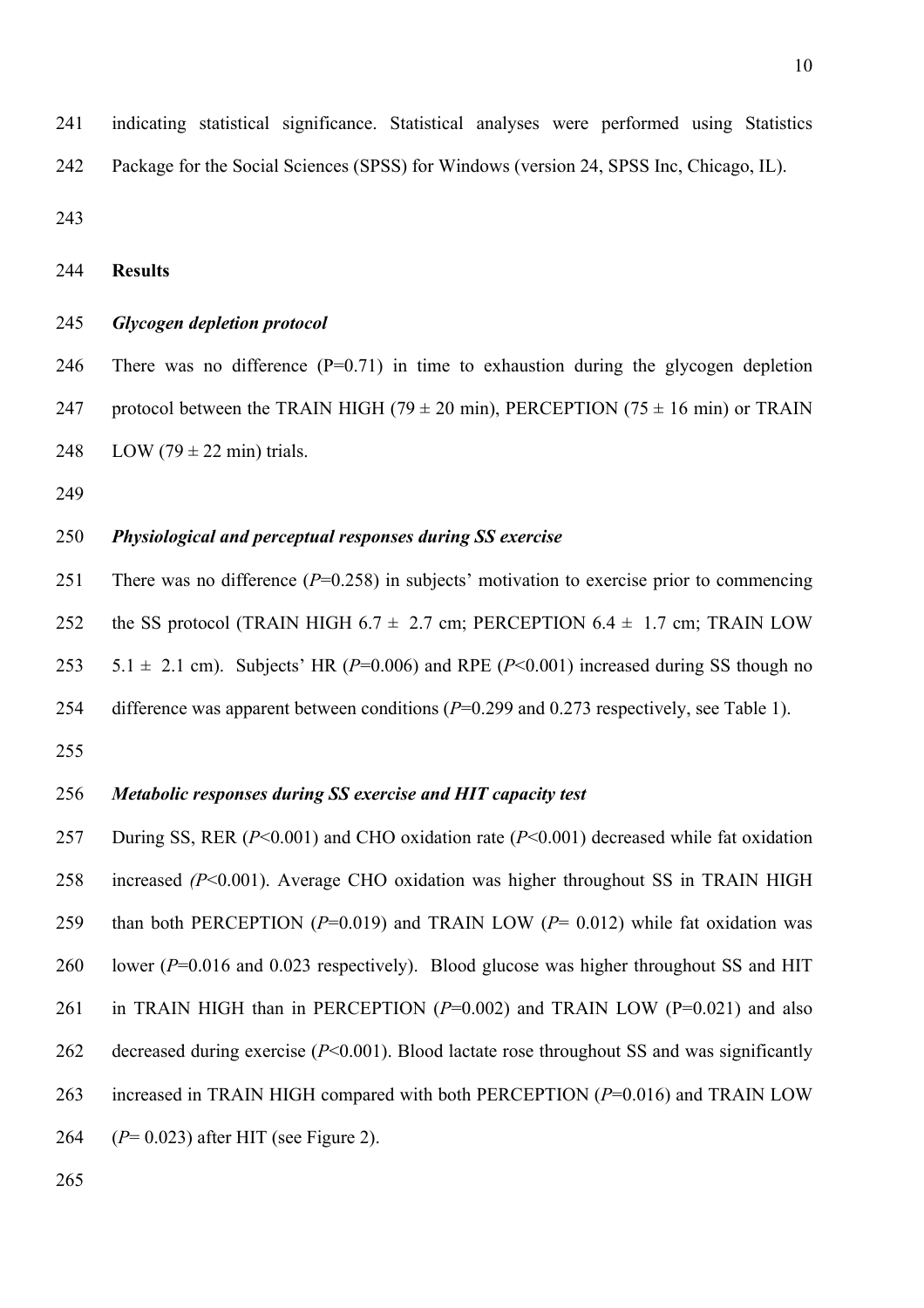#### *Exercise capacity during the HIT test*

 High-intensity intermittent exercise capacity was different between conditions (*P*<0.001), 268 whereby TRAIN HIGH  $(22 \pm 9 \text{ min}; P=0.005; 95\% \text{ CI} \text{ for differences} = 3 \text{ to } 16 \text{ min}, \text{ almost}$ *certainly beneficial*) was greater than both PERCEPTION ( $12 \pm 6$  min) and TRAIN LOW (8)  $270 \pm 8$  min;  $P=0.001$ : 95% CI for differences = 7 to 20 min, *almost certainly beneficial*). Exercise capacity was also greater in PERCEPTION compared with TRAIN LOW (*P*=0.025: 95% CI for differences = 1 to 8 min, *very likely beneficial:* see Figure 3A). Seven subjects completed more intervals in PERCEPTION than TRAIN LOW, whilst all nine subjects completed more intervals in the TRAIN HIGH compared with both non-CHO trials (see Figure 3B). There was no trial order effect (*P*=0.849).

## **Discussion**

 Confirming our hypotheses, we provide novel data by demonstrating that perception of CHO availability augments high-intensity intermittent exercise capacity under sleep-low, train-low conditions though perception does not near restore exercise capacity to that of CHO consumption. We therefore consider our data to have methodological implications for future sleep-low train-low research designs by clearly highlighting the requirement for placebo- controlled trials. Furthermore, when considering that perception of CHO availability can improve exercise capacity, our data may also have practical applications for those athletes who deliberately practice CHO periodization strategies in an attempt to strategically enhance oxidative adaptations of skeletal muscle.

 To achieve our sleep low, train low model of CHO restriction, we employed a similar glycogen depletion and re-synthesis protocol to that recently studied in our laboratory (Hearris et al., 2019). Whilst we acknowledge that we did not directly assess muscle glycogen, evaluations of substrate utilisation during the SS exercise protocol are consistent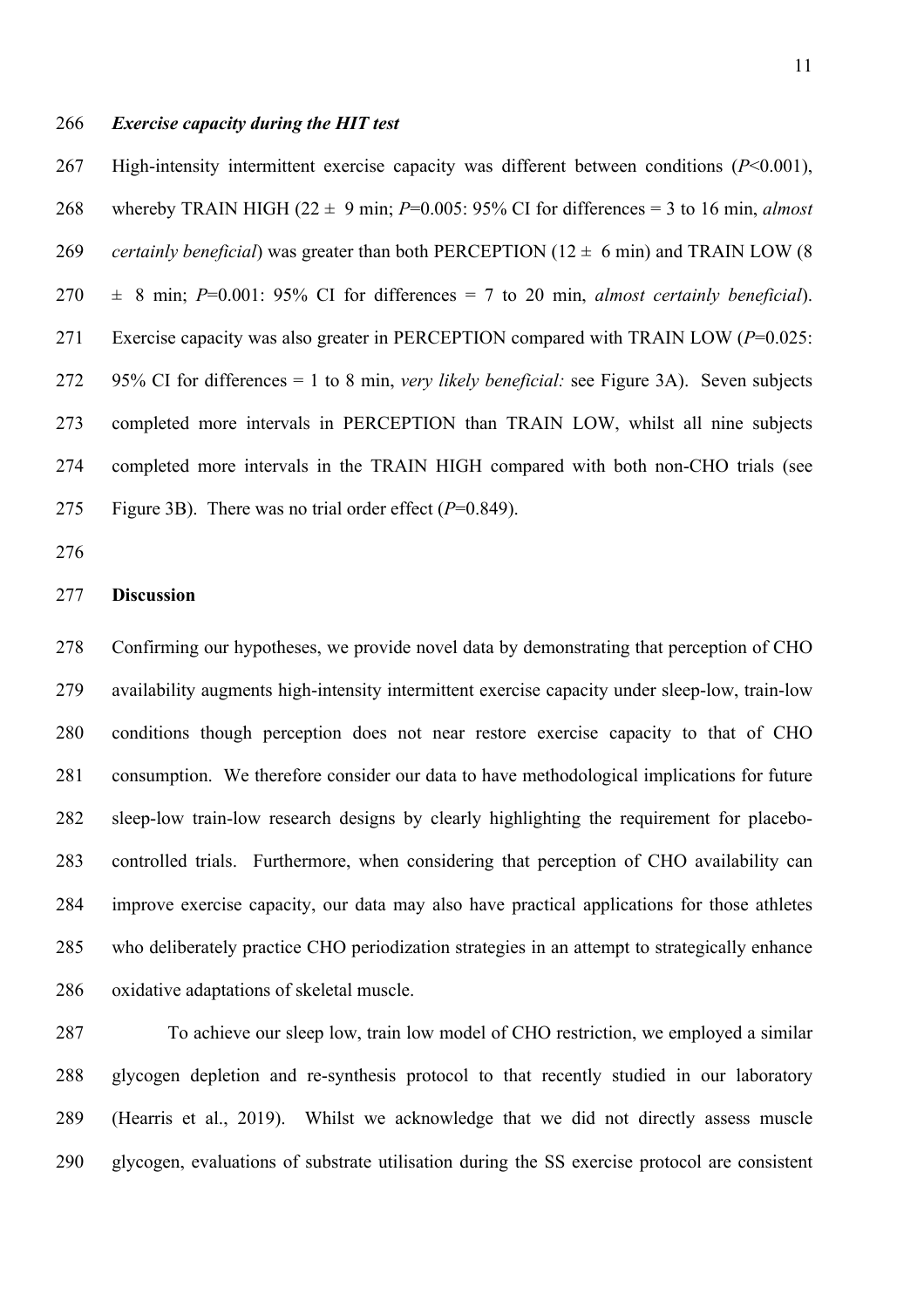with differences in CHO availability between the TRAIN HIGH trial and the non-CHO trials. 292 On the basis of the fitness levels of the present subjects (i.e.  $VO_{2peak}$ ,  $55.3 \pm 8.3$  ml.kg<sup>-1</sup>.min<sup>-1</sup>) 293 and absolute CHO intake (i.e. g.kg<sup>-1</sup>), we estimate from our previous data (Hearris et al., 2019) and a recent meta-analysis (Areta & Hopkins, 2018) that muscle glycogen 295 concentration in TRAIN HIGH was in the region of 300-350 mmol.kg $^{-1}$  dw, as opposed to  $100-150$  mmol.kg<sup>-1</sup> dw in the PERCEPTION and TRAIN LOW trials.

 Consistent with the well-documented effect of muscle glycogen availability on exercise capacity (Bergstrom et al., 1967; Hawley et al., 1997; Impey et al., 2016; Hearris et al., 2019), it is unsurprising that all nine subjects were able to exercise for significantly longer during the TRAIN HIGH trial compared with the non-CHO trials. The magnitude of 301 improvement observed here (i.e. ~15 minutes) agrees favorably with our recent data (Hearris et al., 2019) where we observed that small differences in pre-exercise muscle glycogen 303 concentration  $(\sim 100 \text{ mmol} \cdot \text{kg}^{-1} \text{ dw})$  improves high-intensity intermittent exercise capacity at 80% PPO between ~20% and 50% (8–18 min). In our previous study, however, we acknowledged that lack of blinding between trials may have influenced subjects' motivation and perceived ability to complete high-intensity workloads (Hearris et al., 2019). To overcome the issue of subjects being visually aware of the quantity of CHO rich foods consumed (Mears et al., 2018), we deliberately chose to blind CHO availability in the present study by using taste matched beverages delivered in opaque bottles.

 When comparing subjects' exercise capacity between the TRAIN LOW and water only FAM trial, it is noteworthy that no significant differences in exercise capacity were observed. Such data highlight that when subjects were aware that no prior CHO had been consumed (despite differences in taste between the TRAIN LOW and FAM trials), exercise capacity was not affected. However, when subjects perceived they had consumed CHO before sleeping in the PERCEPTION trial, 7 of the 9 subjects performed significantly more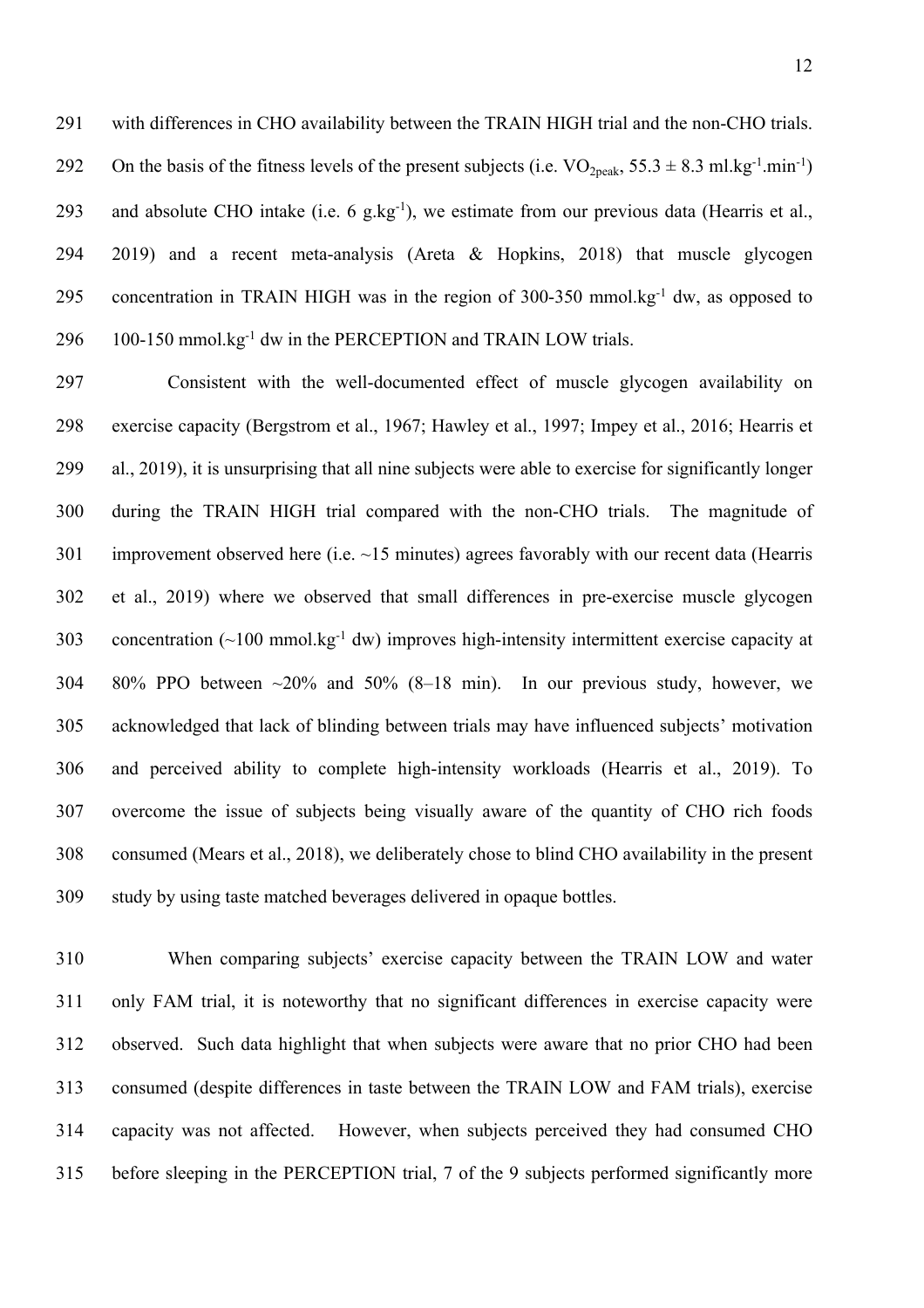work compared with the known TRAIN LOW trial, despite reporting no significant differences in their motivation to exercise. A placebo effect of CHO availability has been documented previously (in conditions of normal pre-exercise muscle glycogen concentration) where CHO has been fed before (Mears et al., 2018) and during (Clark et al., 2000) cycling time trials equating to durations of approximately 20 and 60 minutes, respectively. In contrast, no placebo effect of CHO feeding is evident when exercise duration extends beyond 3 hours, likely due to near glycogen depletion and that the metabolic requirement for CHO dominates over central drive (Hulston & Jeukendrup, 2009). Nonetheless, the present data demonstrate that a placebo effect of prior CHO ingestion may also manifest in those conditions where short term-high intensity intermittent exercise is commenced with considerably reduced pre-exercise muscle glycogen concentration.

 Whilst we acknowledge that the magnitude of effect with perception was less than 328 that of actual CHO consumption  $\sim$  5 versus 15 minutes at 80% PPO), the present data are of practical relevance for reasons related to both research design and practical application with athletic populations. Indeed, when considering that previous studies reporting decrements in power output or exercise capacity during acute train-low training sessions (using the twice per day or sleep low models) have not blinded subjects to the "low CHO availability" condition (Hansen et al., 2005; Yeo et al., 2008, 2010; Hulston et al., 2010; Hearris et al., 2019), it is possible that such impairments in performance may also be due, in part, to psychological reasons as opposed to physiological factors per se. Similarly, given that Marquet et al. (2016b) observed that just one week of a sleep-low training intervention (incorporating only 3 train-low sessions) improved 20 km cycling time trial performance by 3.2%, it is possible that such improvements were simply due to subjects beliefs that the sleep low protocol would lead to superior improvements in performance, as opposed to physiological or metabolic adaptations. In relation to practical application, the placebo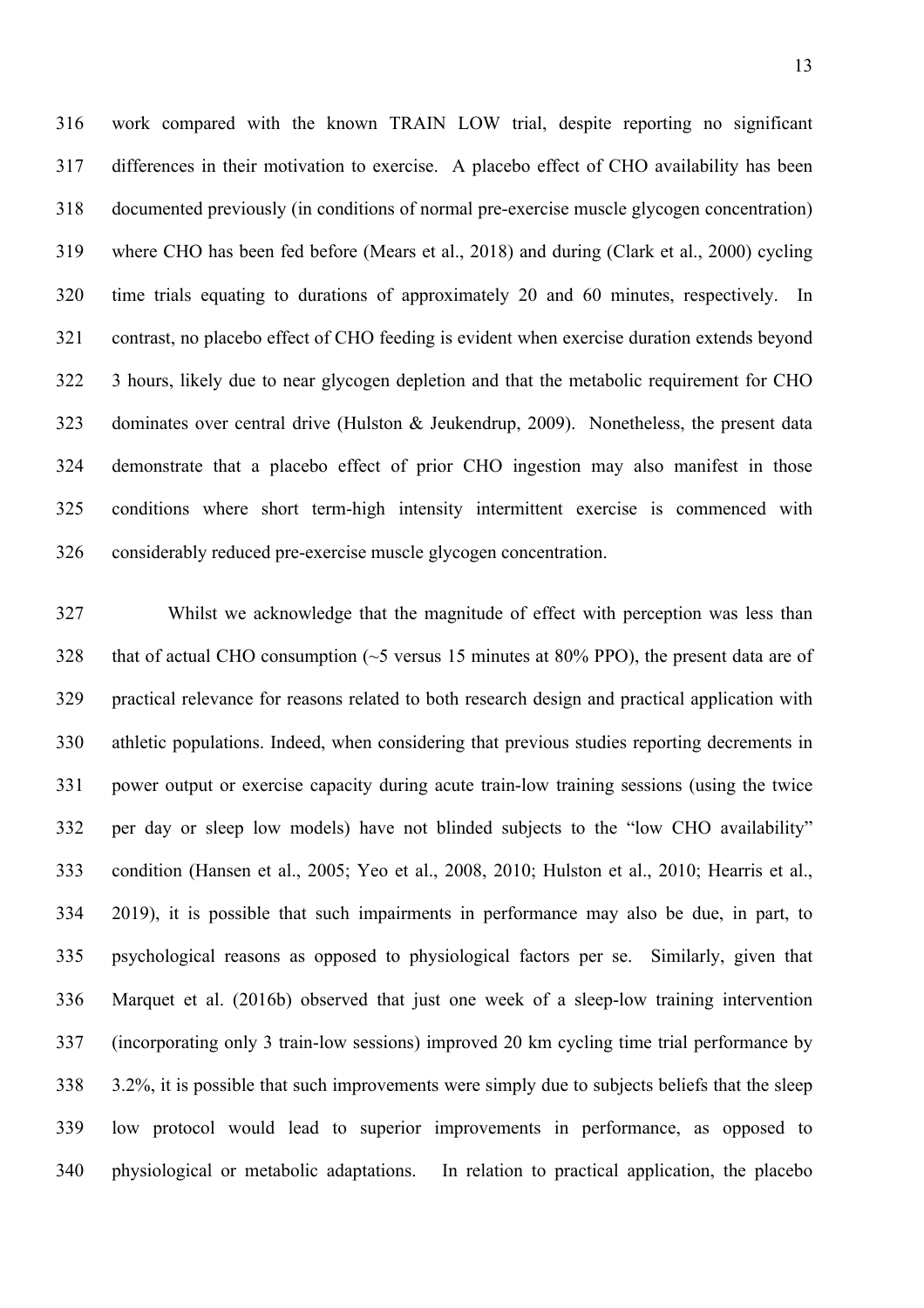effect of prior CHO intake may also extend the effects of caffeine (Lane et al., 2013) and CHO mouth rinse (Kasper et al., 2016) as potential tools for which to increase exercise capacity for those athletes who deliberately practice CHO restriction in an attempt to amplify training adaptations (Impey et al., 2018).

 In summary, we provide novel data by demonstrating that perception of CHO availability augments high-intensity intermittent exercise capacity under sleep-low, train-low conditions though perception does not restore exercise capacity to that of CHO consumption. Such data have implications for future sleep-low train-low research designs by clearly highlighting the requirement for placebo-controlled trials. In addition, our data may also have practical applications for those athletes who deliberately incorporate periods of CHO restriction into their training programmes in an attempt to strategically enhance mitochondrial related adaptations of skeletal muscle.

- **Acknowledgement, Authorships, Declarations**
- 

 The study was designed by JPM, SPW, CS and AP. Data were collected and analysed by SPW, CS, AP. Data interpretation and manuscript preparation were undertaken by JM, SPW, CS and AP. All authors approved the final version of the paper. JPM is a consultant for Science in Sport (SiS). His previous research on glycogen metabolism and exercise has been funded by GlaxoSmithKline (GSK), Lucozade Ribena Suntory (LRS) and SiS.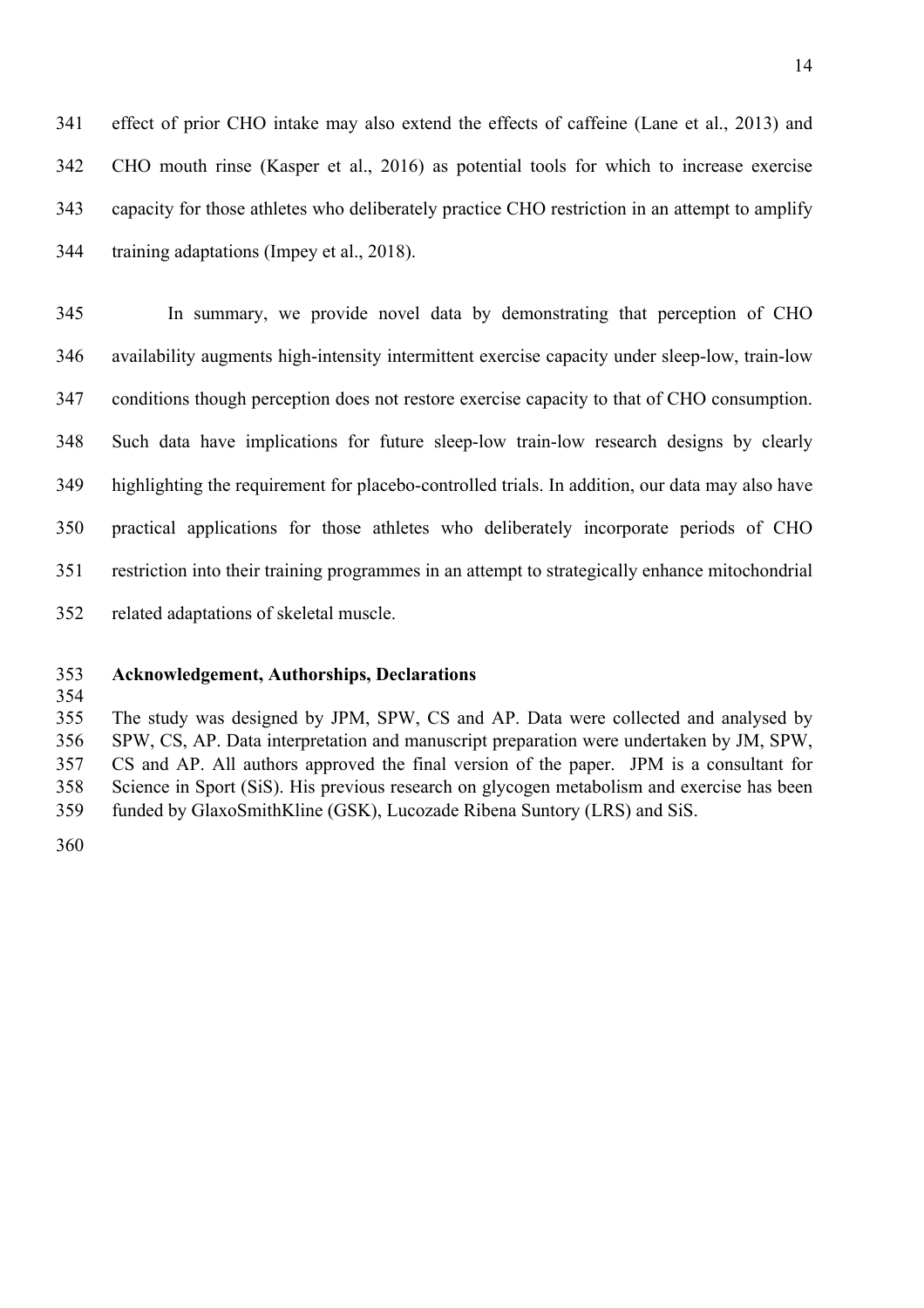#### **References**

- Areta, J. L., & Hopkins, W. G. (2018). Skeletal Muscle Glycogen Content at Rest and During Endurance Exercise in Humans: A Meta-Analysis. Sports Med, 48(9), 2091-2102. doi:10.1007/s40279-018-0941-1
- Bartlett, J. D., Hawley, J. A., & Morton, J. P. (2015). Carbohydrate availability and exercise training adaptation: too much of a good thing? *Eur J Sport Sci, 15*(1), 3-12. doi:10.1080/17461391.2014.920926
- Bartlett, J. D., Louhelainen, J., Iqbal, Z., Cochran, A. J., Gibala, M. J., Gregson, W., . . . Morton, J. P. (2013). Reduced carbohydrate availability enhances exercise-induced p53 signaling in human skeletal muscle: implications for mitochondrial biogenesis. *Am J Physiol Regul Integr Comp Physiol, 304*(6), R450-458. doi:10.1152/ajpregu.00498.2012
- Batterham, A. M., & Hopkins, W. G. (2006). Making meaningful inferences about magnitudes. *Int J Sports Physiol Perform, 1*(1), 50-57. doi: 10.1123/ijspp.1.1.50
- Bergström, J., Hermansen, L., Hultman, E., & Saltin, B. (1967). Diet, muscle glycogen and physical performance. Acta Physiol Scand, 71(2‐3), 140-150. doi:10.1111/j.1748- 1716.1967.tb03720.x
- Borg, G. A. (1973). Perceived exertion: a note on "history" and methods. Med Sci Sports, 5(2), 90-93
- Clark, V. R., Hopkins, W. G., Hawley, J. A., & Burke, L. M. (2000). Placebo effect of carbohydrate feedings during a 40-km cycling time trial. *Med Sci Sports Exerc, 32*(9), 1642-1647. doi:10.1097/00005768-200009000-00019
- Cochran, A. J., Myslik, F., MacInnis, M. J., Percival, M. E., Bishop, D., Tarnopolsky, M. A., & Gibala, M. J. (2015). Manipulating Carbohydrate Availability Between Twice- Daily Sessions of High-Intensity Interval Training Over 2 Weeks Improves Time- Trial Performance. Int J Sport Nutr Exerc Metab, 25(5), 463-470. doi:10.1123/ijsnem.2014-0263
- Hansen, A. K., Fischer, C. P., Plomgaard, P., Andersen, J. L., Saltin, B., & Pedersen, B. K. (2005). Skeletal muscle adaptation: training twice every second day vs. training once daily. J Appl Physiol (1985), 98(1), 93-99. doi:10.1152/japplphysiol.00163.2004
- Hawley, J. A., Palmer, G. S., & Noakes, T. D. (1997). Effects of 3 days of carbohydrate supplementation on muscle glycogen content and utilisation during a 1-h cycling performance. Eur J Appl Physiol Occup Physiol, 75(5), 407-412. doi:10.1007/s004210050180
- Hearris, M. A., Hammond, K. M., Fell, J. M. & Morton, J. P. (2018). Regulation of Muscle Glycogen Metabolism during Exercise: Implications for Endurance Performance and Training Adaptations. *Nutrients,* 10 (3), 298. doi:10.3390/nu10030298
- Hearris, M. A., Hammond, K. M., Seaborne, R. A., Stocks, B., Shepherd, S. O., Philp, A., . . . Louis, J. B. (2019). Graded reductions in preexercise muscle glycogen impair exercise capacity but do not augment skeletal muscle cell signaling: implications for CHO periodization. *J Appl Physiol (1985), 126*(6), 1587-1597. doi:10.1152/japplphysiol.00913.2018
- Hulston, C. J., & Jeukendrup, A. E. (2009). No placebo effect from carbohydrate intake during prolonged exercise. *Int J Sport Nutr Exerc Metab, 19*(3), 275-284. doi:10.1007/s00421-008-0838-z
- Hulston, C. J., Venables, M. C., Mann, C. H., Martin, C., Philp, A., Baar, K., & Jeukendrup, A. E. (2010). Training with low muscle glycogen enhances fat metabolism in well- trained cyclists. *Med Sci Sports Exerc, 42*(11), 2046-2055. doi:10.1249/MSS.0b013e3181dd5070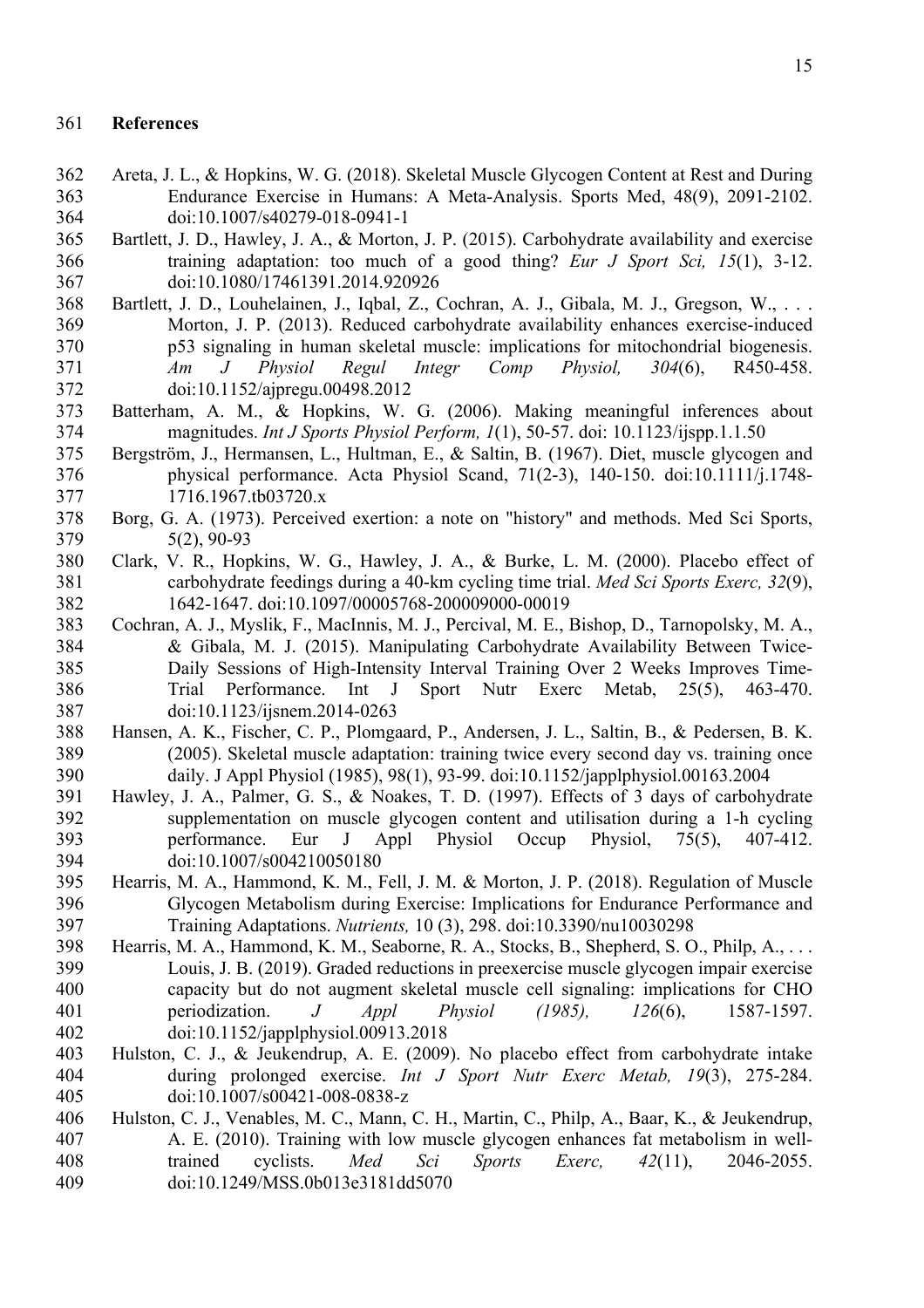- Impey, S. G., Hammond, K. M., Shepherd, S. O., Sharples, A. P., Stewart, C., Limb, M., . . . Morton, J. P. (2016). Fuel for the work required: a practical approach to amalgamating train-low paradigms for endurance athletes. *Physiol Rep, 4*(10). doi:10.14814/phy2.12803
- Impey, S. G., Hearris, M. A., Hammond, K. M., Bartlett, J. D., Louis, J., Close, G. L., & Morton, J. P. (2018). Fuel for the work required: a theoretical framework for carbohydrate periodization and the glycogen threshold hypothesis. *Sports Medicine, 48*(5), 1031-1048. doi:10.1007/s40279-018-0867-7
- Jeukendrup, A. E., & Wallis, G. A. (2005). Measurement of substrate oxidation during exercise by means of gas exchange measurements. *Int J Sports Med, 26 Suppl 1*, S28- 37. doi:10.1055/s-2004-830512
- Kasper, A. M., Cocking, S., Cockayne, M., Barnard, M., Tench, J., Parker, L., . . . Morton, J. P. (2016). Carbohydrate mouth rinse and caffeine improves high-intensity interval running capacity when carbohydrate restricted. *Eur J Sport Sci, 16*(5), 560-568. doi:10.1080/17461391.2015.1041063
- Lane, S. C., Areta, J. L., Bird, S. R., Coffey, V. G., Burke, L. M., Desbrow, B., . . . Hawley, J. A. (2013). Caffeine ingestion and cycling power output in a low or normal muscle glycogen state. *Med Sci Sports Exerc, 45*(8), 1577-1584. doi:10.1249/MSS.0b013e31828af183
- Lane, S. C., Camera, D. M., Lassiter, D. G., Areta, J. L., Bird, S. R., Yeo, W. K., . . . Hawley, J. A. (2015). Effects of sleeping with reduced carbohydrate availability on acute training responses. *J Appl Physiol (1985), 119*(6), 643-655. doi:10.1152/japplphysiol.00857.2014
- Marquet, L. A., Brisswalter, J., Louis, J., Tiollier, E., Burke, L. M., Hawley, J. A., & Hausswirth, C. (2016a). Enhanced Endurance Performance by Periodization of Carbohydrate Intake: "Sleep Low" Strategy. *Med Sci Sports Exerc, 48*(4), 663-672. doi:10.1249/mss.0000000000000823
- Marquet, L. A., Hausswirth, C., Molle, O., Hawley, J. A., Burke, L. M., Tiollier, E., & Brisswalter, J. (2016b). Periodization of Carbohydrate Intake: Short-Term Effect on Performance. *Nutrients, 8*(12). doi:10.3390/nu8120755
- McCormack, H. M., Horne, D. J., & Sheather, S. (1988). Clinical applications of visual analogue scales: a critical review. Psychol Med, 18(4), 1007-1019. doi:10.1017/s0033291700009934
- Mears, S. A., Dickinson, K., Bergin-Taylor, K., Dee, R., Kay, J., & James, L. J. (2018). Perception of Breakfast Ingestion Enhances High-Intensity Cycling Performance. *Int J Sports Physiol Perform, 13*(4), 504-509. doi:10.1123/ijspp.2017-0318
- Morton, J. P., Croft, L., Bartlett, J. D., Maclaren, D. P., Reilly, T., Evans, L., . . . Drust, B. (2009). Reduced carbohydrate availability does not modulate training-induced heat shock protein adaptations but does upregulate oxidative enzyme activity in human skeletal muscle. *J Appl Physiol (1985), 106*(5), 1513-1521. doi:10.1152/japplphysiol.00003.2009
- Taylor, C., Bartlett, J. D., van de Graaf, C. S., Louhelainen, J., Coyne, V., Iqbal, Z., . . . Morton, J. P. (2013). Protein ingestion does not impair exercise-induced AMPK signalling when in a glycogen-depleted state: implications for train-low compete-high. *Eur J Appl Physiol, 113*(6), 1457-1468. doi:10.1007/s00421-012-2574-7
- Yeo, W. K., Paton, C. D., Garnham, A. P., Burke, L. M., Carey, A. L., & Hawley, J. A. (2008). Skeletal muscle adaptation and performance responses to once a day versus twice every second day endurance training regimens. *J Appl Physiol (1985), 105*(5), 1462-1470. doi:10.1152/japplphysiol.90882.2008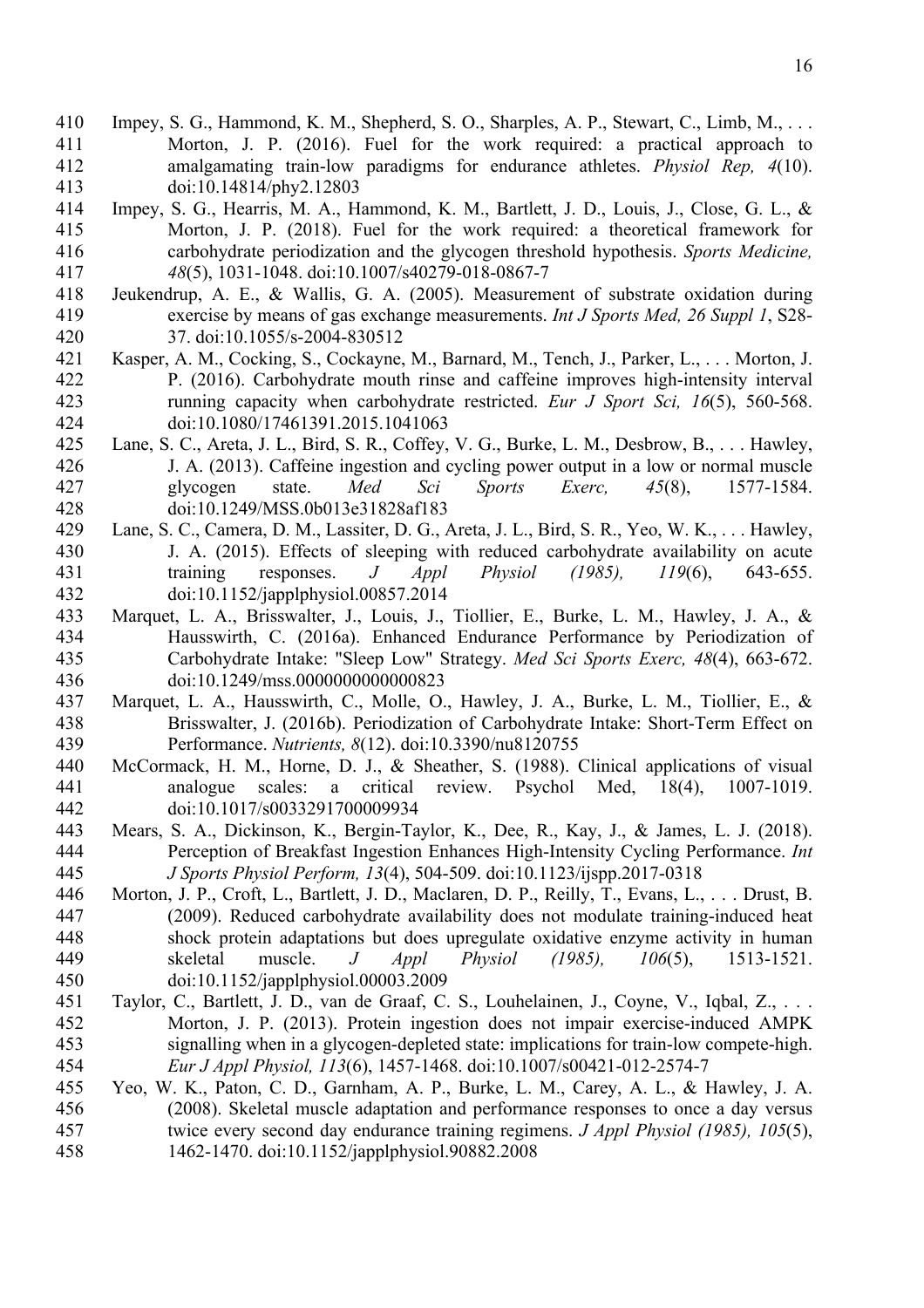459 Yeo, W. K., McGee, S. L., Carey, A. L., Paton, C. D., Garnham, A. P., Hargreaves, M., & 460 Hawley, J. A. (2010). Acute signalling responses to intense endurance training commenced with low or normal muscle glycogen. Exp Physiol, 95(2), 351-358. 461 commenced with low or normal muscle glycogen. *Exp Physiol*, 95(2), 351-358.<br>462 doi:10.1113/expphysiol.2009.049353 462 doi:10.1113/expphysiol.2009.049353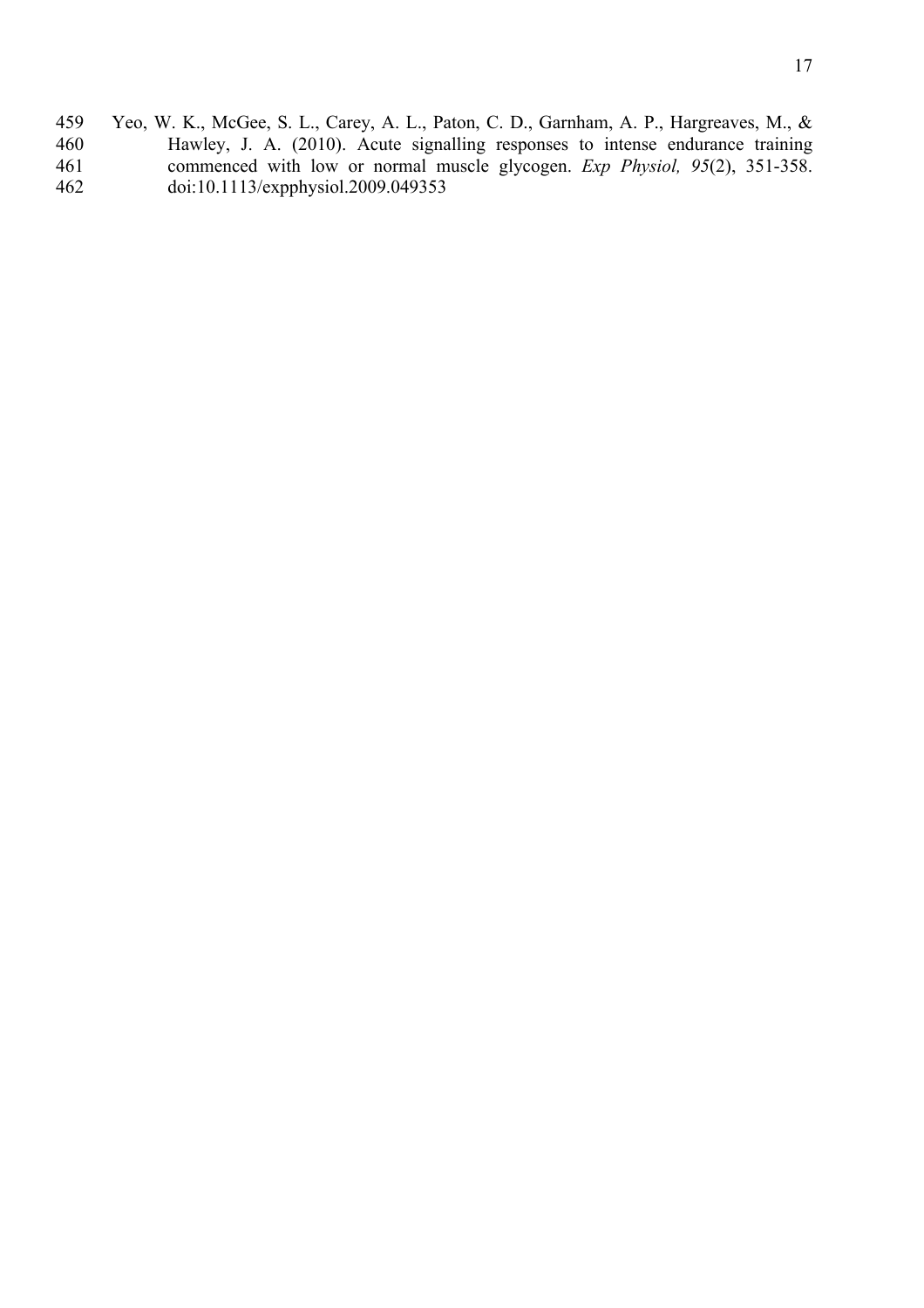**Figure 1** – Overview of the experimental design.

 **Figure 2** – (A) RER, (B) CHO oxidation, (C) lipid oxidation, (D) blood glucose and (E) blood lactate concentration during the SS exercise protocol (as completed on the morning of Day 2). \*denotes significant difference between TRAIN HIGH and PERCEPTION and TRAIN LOW trials, *P*<0.05. a denotes significant difference from 10, b denotes significant difference from 20, c denotes significant difference from 0, d denotes significant difference from 15 and 30, all *P*<0.05. Exh, exhaustion. 

**Figure 3** – (A) Exercise capacity (means  $\pm$  SD) and (B) individual subject's exercise capacity during the TRAIN LOW, PERCEPTION and TRAIN HIGH trials. \*denotes significant difference from TRAIN LOW, *#* denotes significant difference from PERCEPTION, both *P*<0.05.